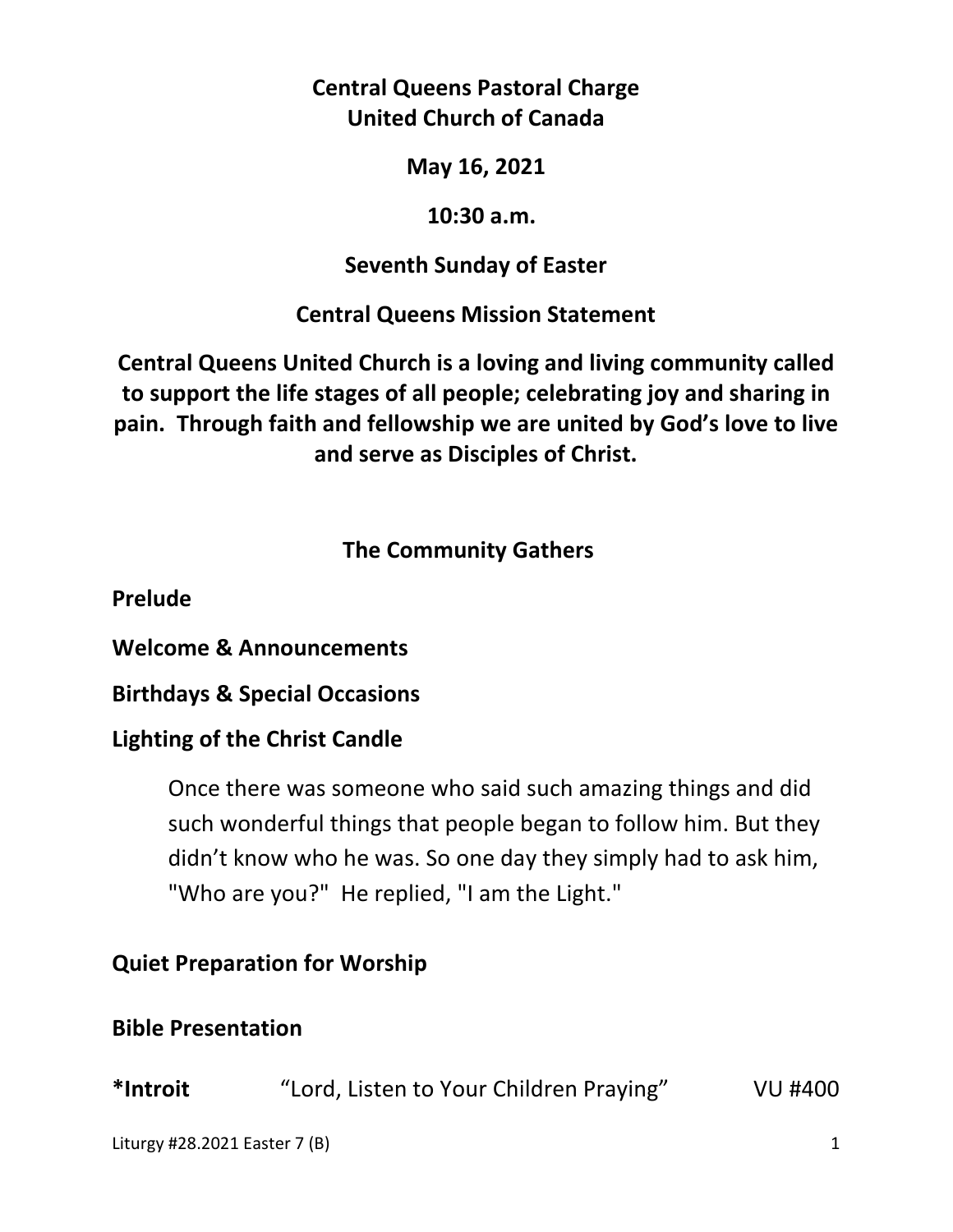# **\*Call to Worship**

We come and seek the ways of wisdom. **We come as one Body in Christ.** We come to find peace and sing songs of love. **We come to be refreshed by the Spirit.** Come, let us worship.

| *Hymn | "Worship the Lord" | VU # 401 |
|-------|--------------------|----------|
|       |                    |          |

#### **Prayer of Approach**

Life-giving God, your love and light guides us on the path of courage, compassion, generosity, and grace. Lead us we seek to follow your transformative love that turns sorrow into joy, and despair into hope. O God, help us embrace your guiding love that calls us to live as your faithful witnesses, who reflect your grace and redemptive love. **God, open hearts to receive your gracious love, and strengthen us to carry the Good News of your healing power found in the light, love and life of Jesus, who is the Christ.**

With Jesus, we share in the ancient prayer…

## **Lord's Prayer**

**Our Father, who art in heaven, hallowed be thy name. Thy Kingdom come, thy will be done on earth,**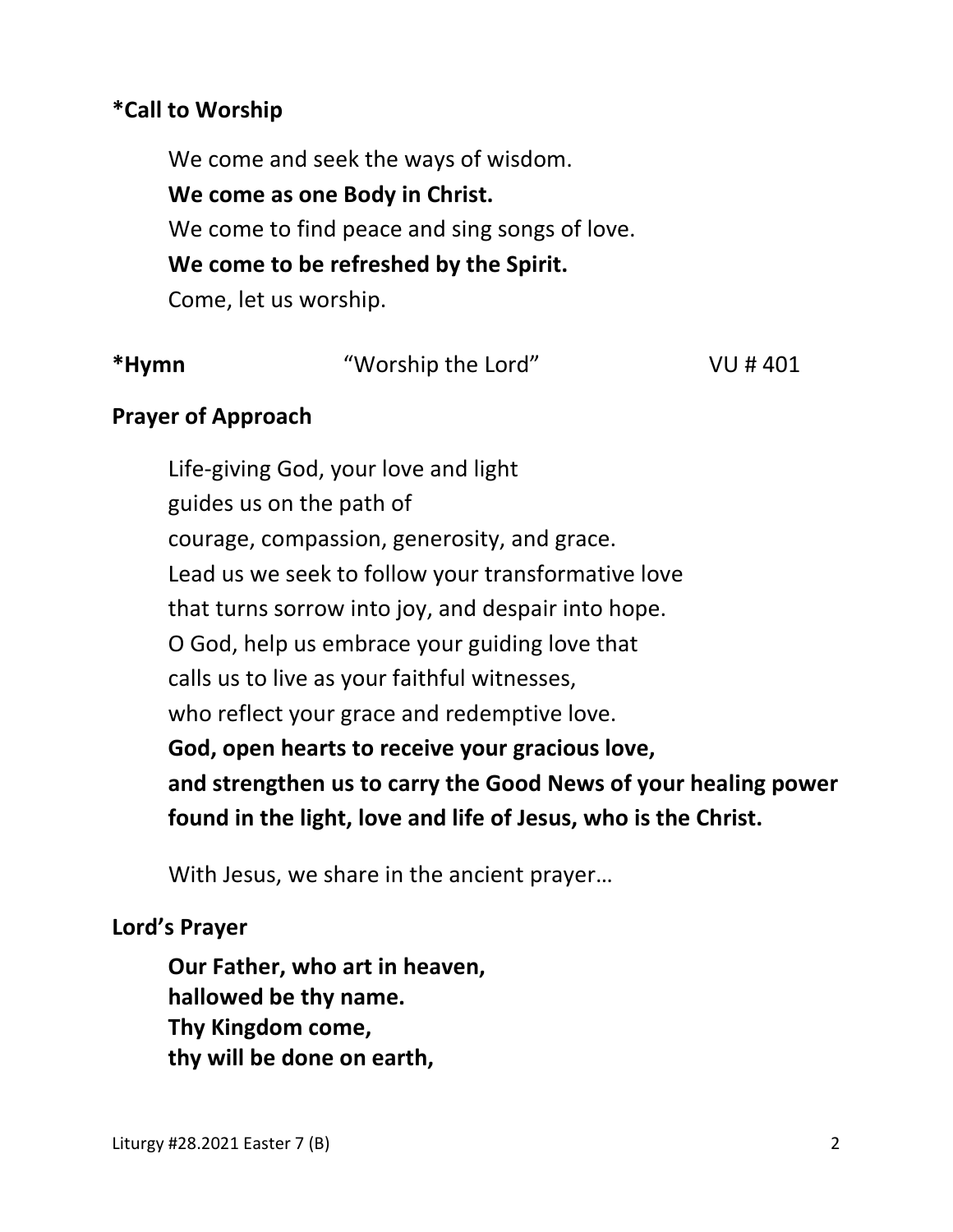| as it is in heaven.<br>but deliver us from evil.<br>for ever and ever.<br>Amen. | Give us this day our daily bread;<br>and forgive us our trespasses,<br>as we forgive those who trespass against us;<br>and lead us not into temptation,<br>For thine is the kingdom,<br>the power, and the glory, |                  |
|---------------------------------------------------------------------------------|-------------------------------------------------------------------------------------------------------------------------------------------------------------------------------------------------------------------|------------------|
| <b>Hymn</b>                                                                     | "I love to Tell the Story"                                                                                                                                                                                        | VU #343 vv. 1, 2 |
| All God's Children                                                              |                                                                                                                                                                                                                   |                  |
| <b>Hymn</b>                                                                     | "I love to Tell the Story"                                                                                                                                                                                        | VU #343 v.3      |
|                                                                                 | <b>Listening for God's Word</b>                                                                                                                                                                                   |                  |

#### **Sacred Word**

### **Acts 1:15–17, 21–26**

In those days Peter stood up among the believers (together the crowd numbered about one hundred twenty persons) and said, "Friends, the scripture had to be fulfilled, which the Holy Spirit through David foretold concerning Judas, who became a guide for those who arrested Jesus—for he was numbered among us and was allotted his share in this ministry." So one of the men who have accompanied us during all the time that the Lord Jesus went in and out among us, beginning from the baptism of John until the day when he was taken up from us—one of these must become a witness with us to his resurrection." So they proposed two, Joseph called Barsabbas, who was also known as Justus, and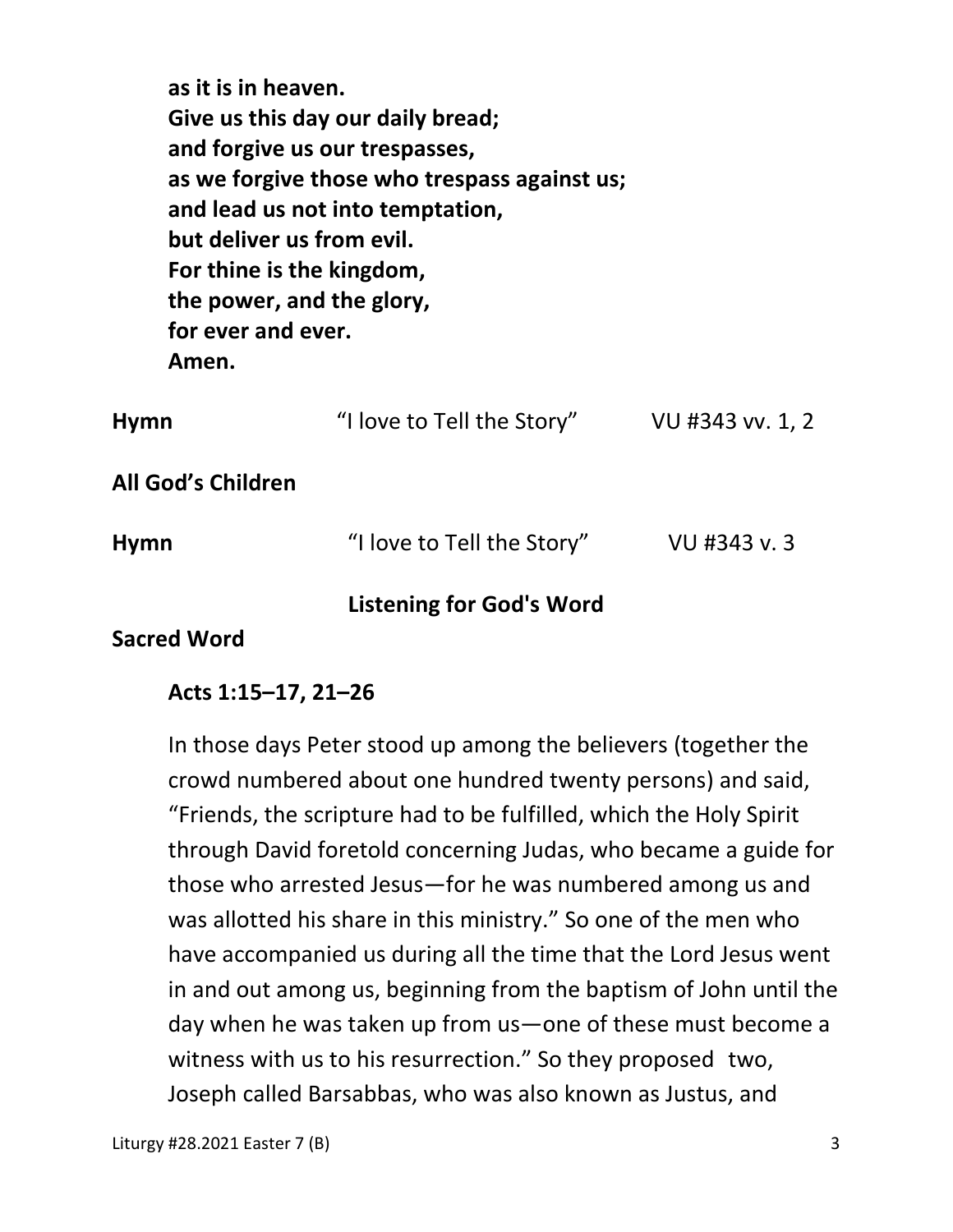Matthias. Then they prayed and said, "Lord, you know everyone's heart. Show us which one of these two you have chosen to take the place in this ministry and apostleship from which Judas turned aside to go to his own place." And they cast lots for them, and the lot fell on Matthias; and he was added to the eleven apostles.

 **Psalm 1** VU #724

## **John 17:6–19** .

"I have made your name known to those whom you gave me from the world. They were yours, and you gave them to me, and they have kept your word. Now they know that everything you have given me is from you; for the words that you gave to me I have given to them, and they have received them and know in truth that I came from you; and they have believed that you sent me. I am asking on their behalf; I am not asking on behalf of the world, but on behalf of those whom you gave me, because they are yours. All mine are yours, and yours are mine; and I have been glorified in them. And now I am no longer in the world, but they are in the world, and I am coming to you. Holy Father, protect them in your name that you have given me, so that they may be one, as we are one. While I was with them, I protected them in your name that you have given me. I guarded them, and not one of them was lost except the one destined to be lost, so that the scripture might be fulfilled. But now I am coming to you, and I speak these things in the world so that they may have my joy made complete in themselves. I have given them your word, and the world has hated them because they do not belong to the world, just as I do not belong to the world. I am not asking you to take them out of the world, but I ask you to protect them from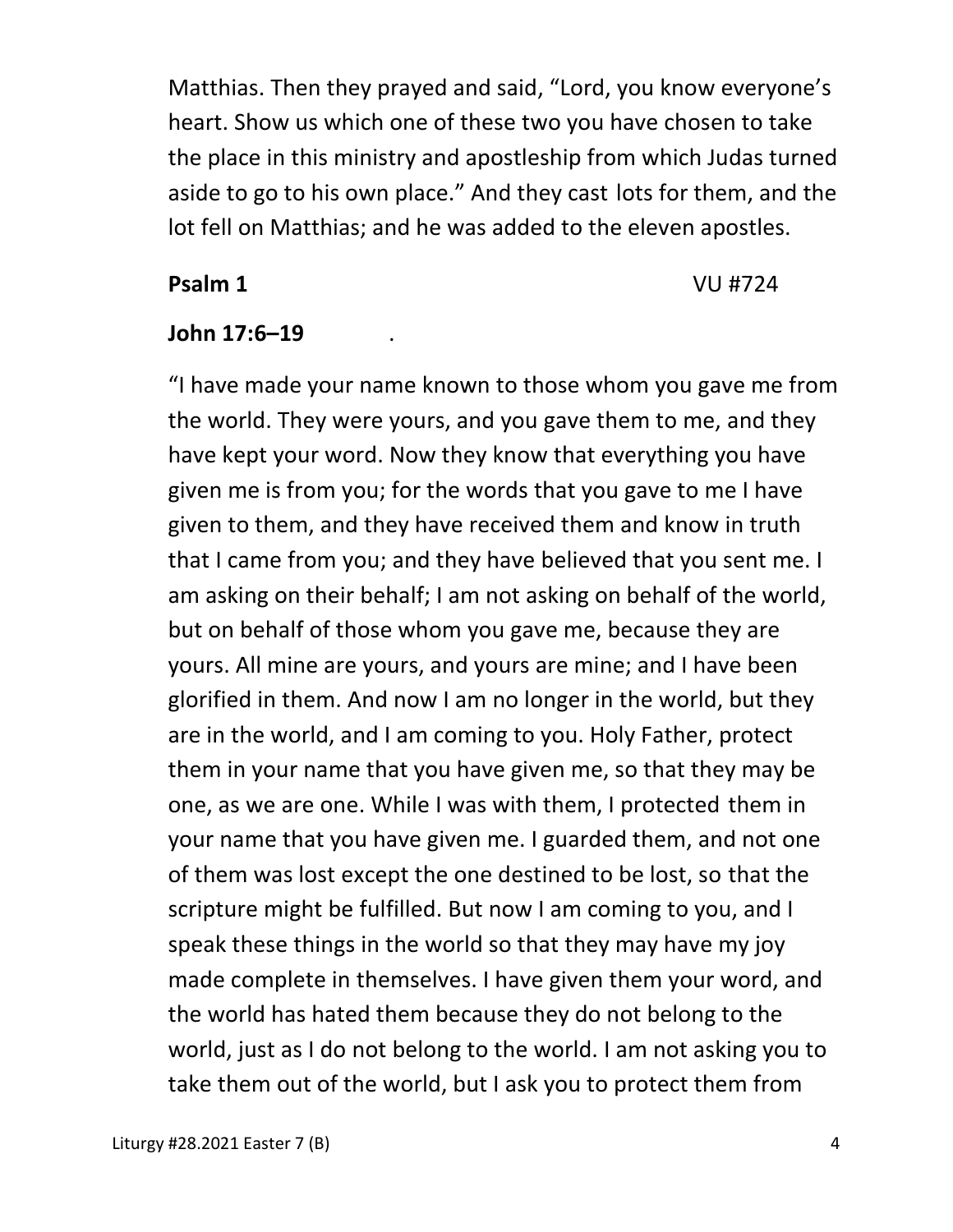the evil one. They do not belong to the world, just as I do not belong to the world. Sanctify them in the truth; your word is truth. As you have sent me into the world, so I have sent them into the world. And for their sakes I sanctify myself, so that they also may be sanctified in truth.

## **Anthem**

**Sermon** 

**Reflective Music** 

## **Responding to God's Word**

## **Offertory Invitation**

The season of Easter comes to a close this Sunday. Yet we will continue to receive the blessings God pours out for us in Christ and in creation, God's goodness never ends. Our gifts to God tell of our gratitude for these blessings and our commitment to share them with the whole world.

**Offertory** "Your Work, O God, Needs Many Hands" VU #537

## **\*Presentation of Offering**

**\*Offertory Prayer** 

**Dear God, we offer our generous gifts as a sign of our gratitude for creating us to care for one another. We pray your blessings upon these gifts, that they may serve as our love for you and the world. In the name of Jesus Christ, we pray. Amen.**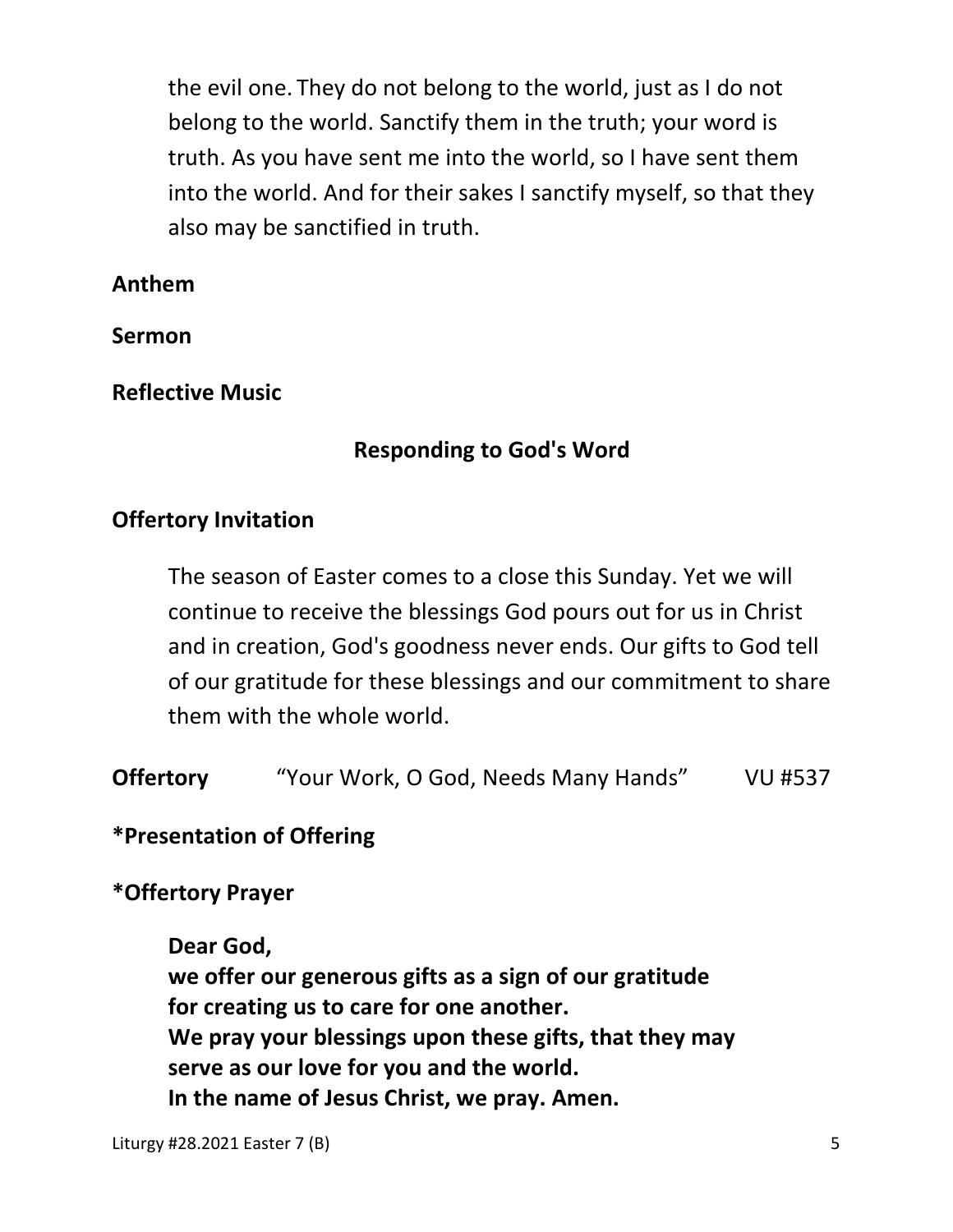## **Prayers of Thanksgiving and Intercession**

O God, Creator, Redeemer and Sustainer of all life, you have begun the work of creating a new world, a world where justice is known, where freedom and healing are available to all people. We pray for the places in the world that are caught up in violence, where people are held captive or struggle under oppressive powers, and where sickness prevails, and medical resources are scarce.

 *(Silence for a count of ten)* 

 Grant those affected courage and perseverance through your Spirit. May people everywhere find the fullness of life you intend for us all.

 You have begun the work of creating a new community, a community where love is shared, and all find a sense of belonging. We pray for groups who are made to feel like they don't belong, for families that caught up in tension or strife, and for those who feel isolated or desperate because no one seems to care.

 *(Silence for a count of ten)* 

 Grant them all courage and comfort through your Spirit. May people everywhere find the fullness of life you intend for us all. You have begun the work of making a new creation, a creation where all that has been broken is being restored, where all that has been distorted is made right, and what has been polluted or damaged is renewed. We pray for the earth, the places where its natural balances are threatened and species put at risk by human exploitation.  *(Silence for a count of ten)*